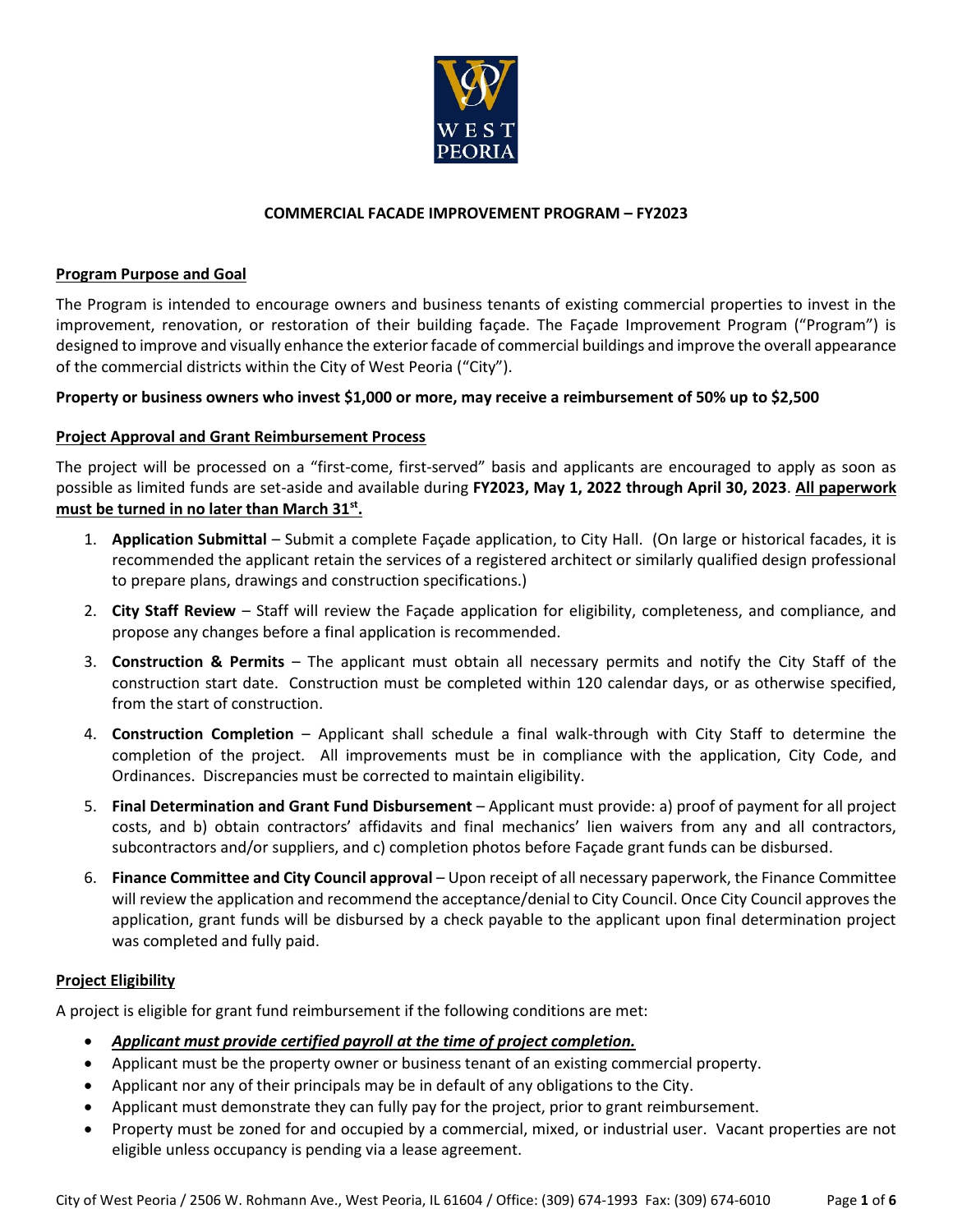- Property must be within the corporate limits of the City, and within a commercial/industrial district.
- Property taxes and/or assessments, general and special, must be paid and current.
- Property and property owners have no more than one grant awarded within a year.
- Project improvements must be at least \$1,000 in eligible costs (Exhibit A).
- Project improvements must visually enhance the building's exterior façade, and not solely for the repair of existing code violations.
- Project improvements must comply with all City zoning and building code requirements and all applicable permitting as required by City ordinances. Any outstanding zoning or building code violations must be corrected before reimbursement will occur.

# **Miscellaneous and Other Considerations**

*Rear and Side Improvements* - Grant assistance is also available for improvements to the side and back of buildings, with the additional requirements:

- 1. building improvements are visible from a public street;
- 2. existing or proposed entrances are accessible to the public from a dedicated public pedestrian pathway to a business or businesses within the building.

*Project Modifications* – Modifications of "approved" façade plans, design/color, or construction materials will require review and approval by City staff. Failure to receive such approval may invalidate the façade grant award.

*Displacement of Tenants* – No financial assistance will be provided if the project involves the permanent and involuntary displacement of tenants unless the applicant agrees to provide financial assistance to the tenants at levels consistent with the Federal Relocation and Real Property Acquisition Act, as amended.

*Sales Tax Exemption of Building Materials* – If the project is located in an Enterprise Zone, the retail sales tax may be waived on building materials (items affixed to real property) purchased, provided State and City processes have been completed and all contractors and subcontractors to pay not less than prevailing wage to all laborers, workers, and mechanics.

*Contractor Selection* – It is the sole responsibility of the applicant for determining contractor qualifications, quality of work, and professional record. The applicant will bear full responsibility for securing proof of their licensing, insurance coverage and obtaining certified payroll.

*Taxation of Grant Funds* – It is the sole responsibility of the applicant to determine consequences for receipt and/or subsequent forgiveness of these funds pursuant to the Internal Revenue Code or Illinois Revenue Code as currently in force or as periodically amended.

# **EXHIBIT A ELIGIBLE PROJECT COSTS**

The following list contains eligible improvements which may be included under the Façade Improvement Program for grant assistance:

- **Exit Doors (exterior):** Installation, repair and/or replacement of exit doors and hardware to provide public access, or where current doors do not meet the building or fire codes or it will improve the overall appearance of the building;
- **Facia/Gutters/Downspouts:** Replacement or repair of facia, gutters and downspouts;
- **Landscaping:** Limited to perennial plantings, such as trees and shrubs; construction of planter or window boxes permanently affixed to the building is included;
- **Lighting:** Repair, replacement or installation of exterior building and sign lighting;
- **Painting:** Exterior surface of the building;
- **Parking Lot:** Improvements as p/o façade;
- **Removal of materials:** Removal of any inappropriate or incompatible exterior finishes and materials;
- **Roofs:** Repair and/or re-roofing where the effects of the repair will be visible from a public street or public parking lot and part of other façade improvements;
- **Siding, Aluminum or Vinyl:** Installation, repair and/or replacement of aluminum or vinyl siding;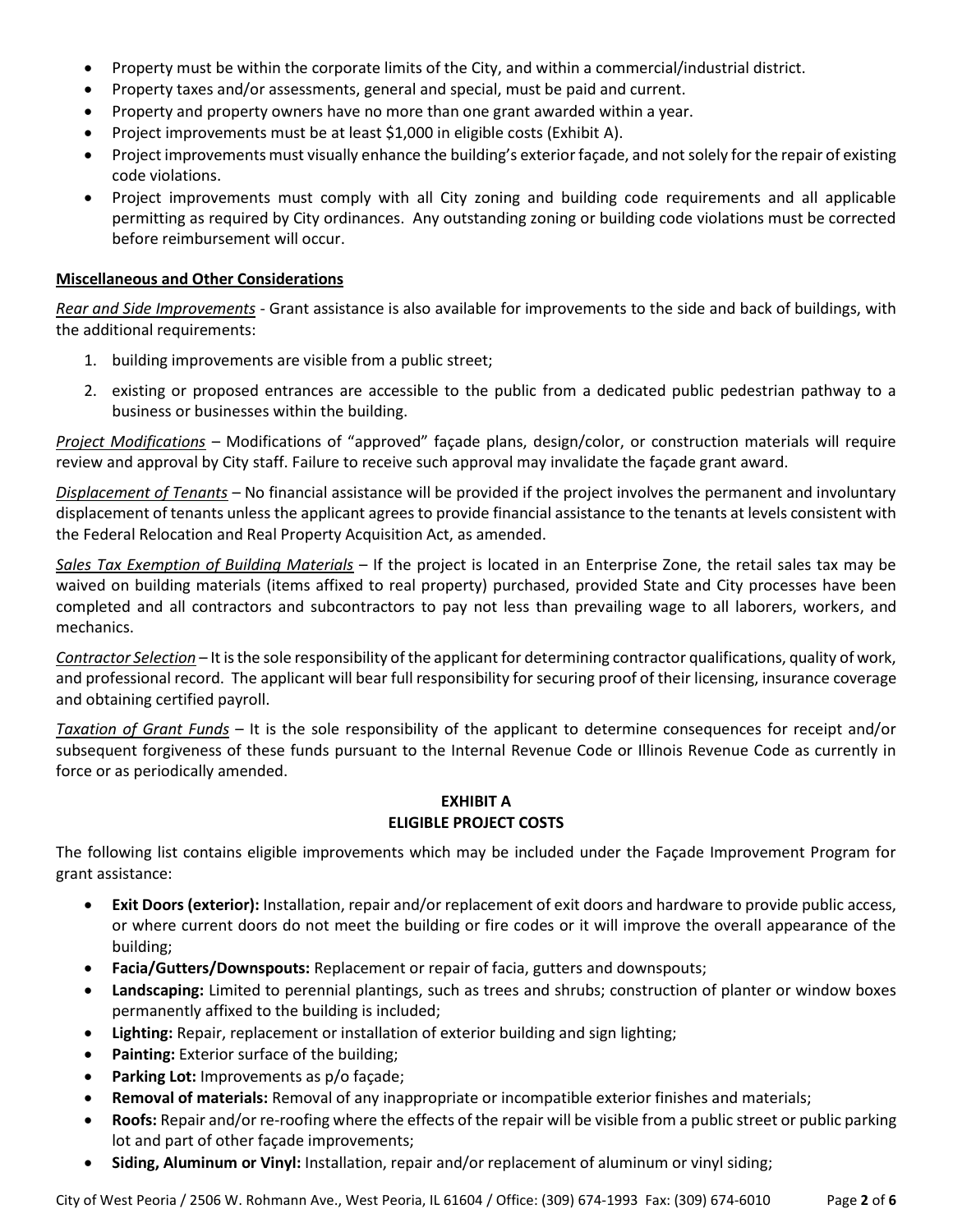- **Signs:** New, repair, replacement or removal;
- **Shutters/Awnings/Canopies:** Repair, replace or additions;
- **Stairs, Porches, Railings, Exits**: Repair, replacement or installation;
- **Walls:** Repair or rebuilding of exterior walls, including cleanings (wall and/or brick), tuckpointing, sealing, painting, etc.;
- **Windows:** Repair of frames, sills, replacement of glass and installation of new windows;
- **Walkways**: Restoration or replacement of deteriorated or hazardous sidewalks, pavers, plazas or other permanent improvements designed primarily for pedestrian use;

# **COSTS NOT ELIGIBLE FOR REIMBURSEMENT:**

- Building permits fees and related costs;
- Title reports and legal fees;
- Extermination of insects, rodents, vermin and other pests;
- Private sidewalk replacement or repair except as specified in the eligible improvements;
- Acquisition of land or buildings;
- Working capital for businesses or refinancing of existing debt;
- Air conditioning and/or heating facilities; Plumbing;
- Sprinkler systems- interior and exterior;
- Building security systems- interior and exterior;
- Electrical wiring or service upgrade, except electrical work necessary to illuminate an eligible sign;
- Elevator repair or installation;
- Interior floor, wall, flooring and/or ceiling replacement or repair;
- General repair/maintenance work not contributing to the overall exterior impact of the building.
- Roof work and side of buildings without related improvements to façade of building.
- "Sweat equity" work performed by the applicant, family members of the applicant or employees of the applicant, unless the work is done as an agent of a construction company which has provided a quote included in the original application and recommended for approval by City Staff and approved by City Council.
- General construction oversight and project administration work performed by the applicant, family members of the applicant or employees of the applicant are not eligible.

*Improvements not specifically listed as eligible or ineligible are subject to review as to their eligibility or ineligibility by City Council in its sole and exclusive discretion.*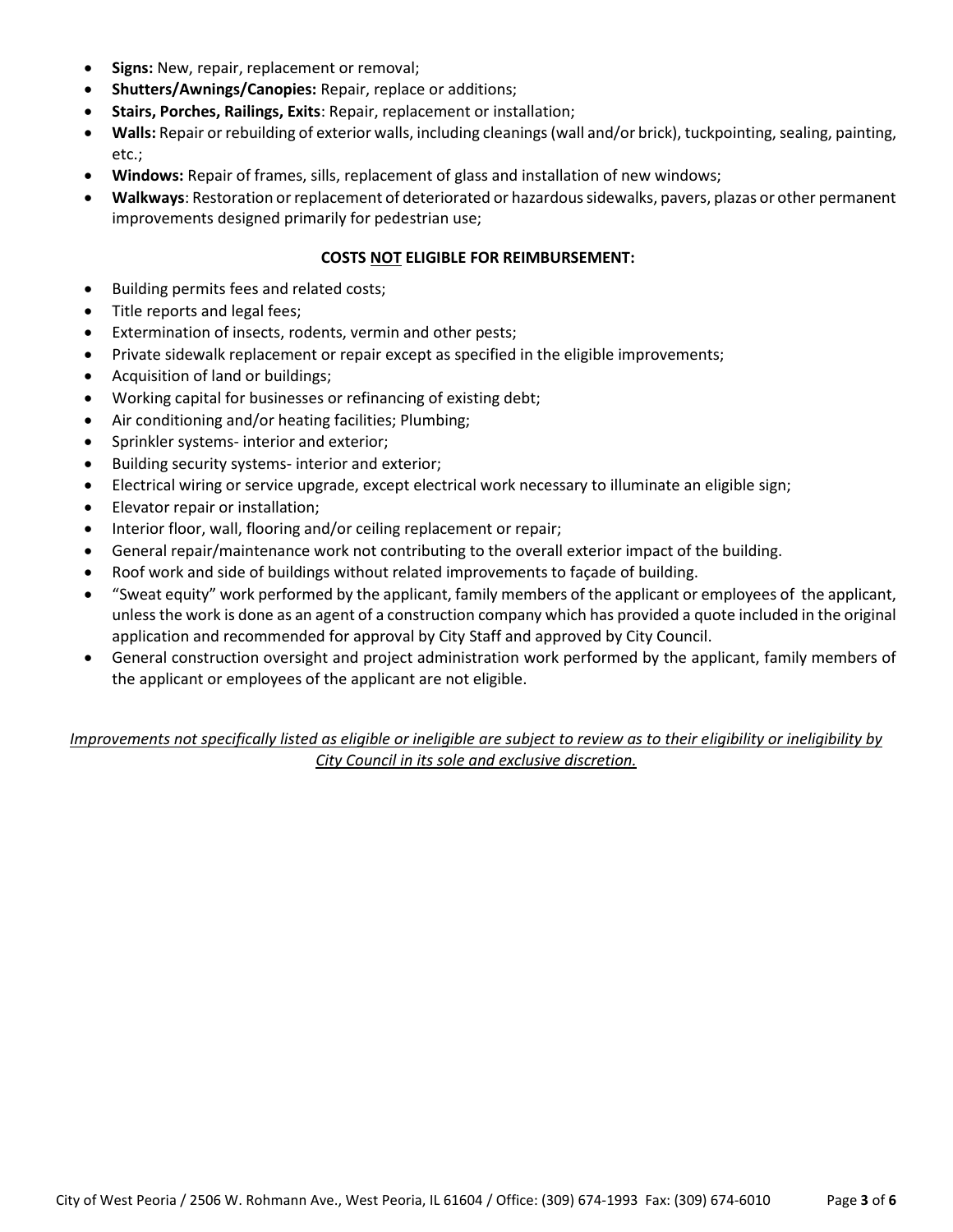# **COMMERCIAL FAÇADE IMPROVEMENT PROGRAM**

### **APPLICATION FORM**

|                                                                                                                                                                                                                                                                                                                                                                      | The following items should be attached to the final application. Please check the items submitted:                                                                                                                                                                                                   |                                                                                                                         |  |  |
|----------------------------------------------------------------------------------------------------------------------------------------------------------------------------------------------------------------------------------------------------------------------------------------------------------------------------------------------------------------------|------------------------------------------------------------------------------------------------------------------------------------------------------------------------------------------------------------------------------------------------------------------------------------------------------|-------------------------------------------------------------------------------------------------------------------------|--|--|
|                                                                                                                                                                                                                                                                                                                                                                      | 1. Letter of Financial Commitment addressed to City of West Peoria detailing: a) total facade improvement cost<br>of at least \$1,000, b) requested grant amount equal to the lesser of 50% of total eligible project cost or \$2,500,<br>and c) commitment and capacity to fund total project cost. |                                                                                                                         |  |  |
|                                                                                                                                                                                                                                                                                                                                                                      | 2. Property Owner Certification (deed, title search, or Form-1A) or Property Owner's Consent (Form-1B)                                                                                                                                                                                               |                                                                                                                         |  |  |
| 3.                                                                                                                                                                                                                                                                                                                                                                   | Before and after pictures of the Façade (at least two)                                                                                                                                                                                                                                               |                                                                                                                         |  |  |
| 4.                                                                                                                                                                                                                                                                                                                                                                   | Two Cost Estimates from Contractors                                                                                                                                                                                                                                                                  |                                                                                                                         |  |  |
|                                                                                                                                                                                                                                                                                                                                                                      | for material and labor, schedule of completion, license, and insurance)                                                                                                                                                                                                                              | 5. Final Contractor Documents from Contractors chosen to perform work on façade; (i.e., cost estimate, contract         |  |  |
|                                                                                                                                                                                                                                                                                                                                                                      | 6. Certified Payroll                                                                                                                                                                                                                                                                                 |                                                                                                                         |  |  |
|                                                                                                                                                                                                                                                                                                                                                                      | _7. Façade improvement description which details proposed improvements, if applicable.                                                                                                                                                                                                               |                                                                                                                         |  |  |
| 8.                                                                                                                                                                                                                                                                                                                                                                   | to scale                                                                                                                                                                                                                                                                                             | Construction plans/drawings with material used and site plan with elevations, showing improvements drawn                |  |  |
|                                                                                                                                                                                                                                                                                                                                                                      | _9. Final design rendering and architect cost estimates, if applicable                                                                                                                                                                                                                               |                                                                                                                         |  |  |
|                                                                                                                                                                                                                                                                                                                                                                      | 10. Landscape plan and/or signage plans                                                                                                                                                                                                                                                              |                                                                                                                         |  |  |
|                                                                                                                                                                                                                                                                                                                                                                      | at any time, in its sole and exclusive discretion.                                                                                                                                                                                                                                                   | The City expressly reserves the right to reject any or all applicants, request more information, and cancel the program |  |  |
|                                                                                                                                                                                                                                                                                                                                                                      | By signing this document, the applicant agrees they shall                                                                                                                                                                                                                                            |                                                                                                                         |  |  |
| comply with all City, State, and Federal statutes and ordinances<br>$\bullet$<br>are solely responsible for the selection of contractor, securing proof of their licensing<br>٠<br>will obtain proof of completion and payment to contractors (Form 2B - lien wavers and affidavits) and certified<br>$\bullet$<br>payrolls (if applicable) for façade improvements. |                                                                                                                                                                                                                                                                                                      |                                                                                                                         |  |  |
|                                                                                                                                                                                                                                                                                                                                                                      |                                                                                                                                                                                                                                                                                                      | NOTE: Pursuant to Resolution No. 2017-02, City policy requires all contractors and subcontractors to pay not less than  |  |  |

*prevailing wage to all laborers, workers and mechanics.*

Applicant Signature: \_\_\_\_\_\_\_\_\_\_\_\_\_\_\_\_\_\_\_\_\_\_\_\_\_\_\_\_\_\_\_\_\_\_\_\_\_\_\_\_\_\_\_\_\_\_\_ Date: \_\_\_\_\_\_\_\_\_\_\_\_\_\_\_\_\_\_\_\_\_\_\_\_\_\_\_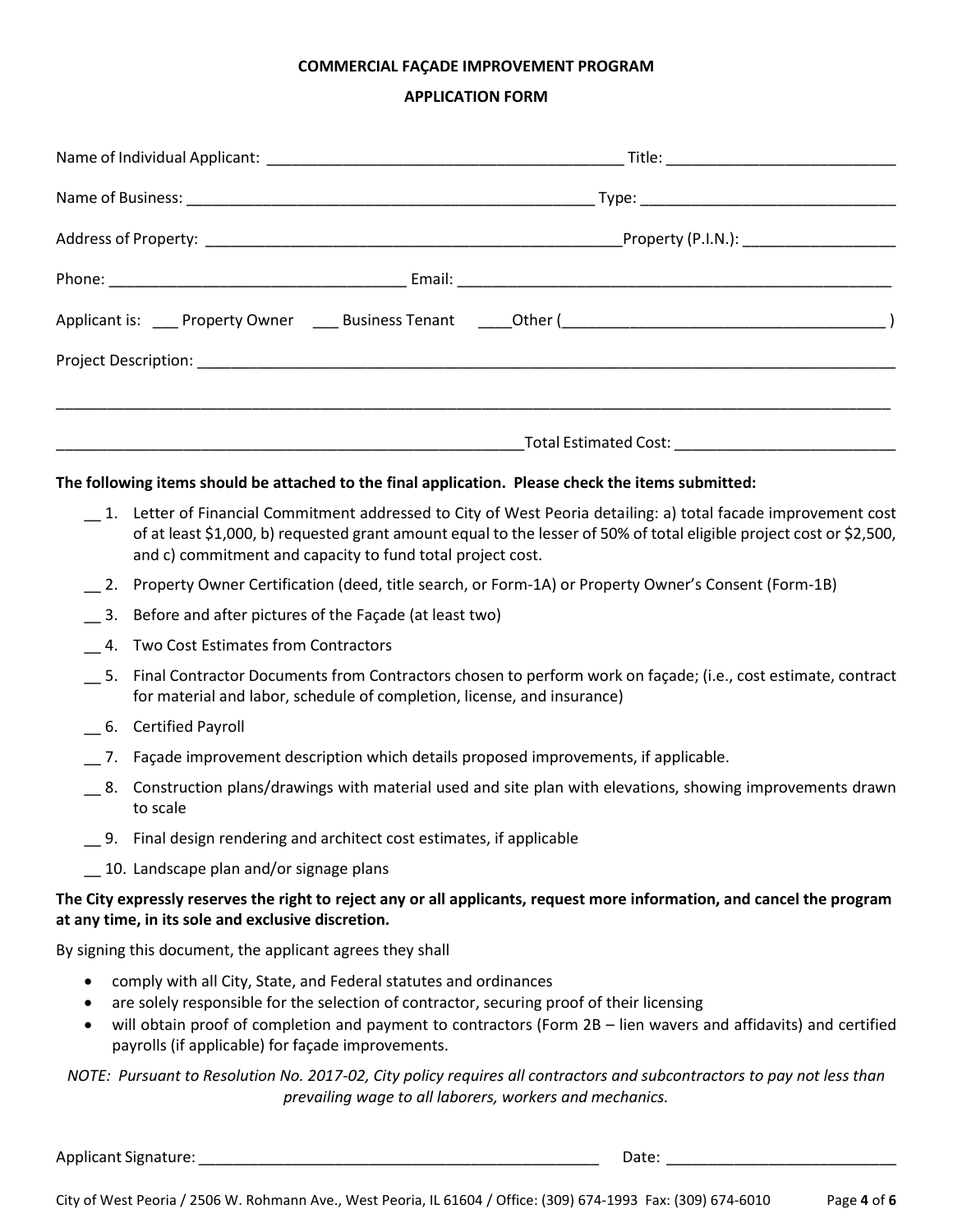#### **COMMERCIAL FACADE IMPROVEMENT PROGRAM**

# **FORM 1A**

#### **PROPERTY OWNER CERTIFICATION**

| Dear City of West Peoria,                                                                                            |                      |                                           |
|----------------------------------------------------------------------------------------------------------------------|----------------------|-------------------------------------------|
|                                                                                                                      |                      | $\rightarrow$ , am/are the owner(s) of    |
|                                                                                                                      |                      | (address) in the City of West Peoria, IL. |
| I/We plan to participate in the City of West Peoria's Façade Improvement Program and follow the necessary procedures |                      |                                           |
| in order to receive financial assistance by the City of West Peoria for the façade improvements to my property.      |                      |                                           |
| Sincerely,                                                                                                           |                      |                                           |
|                                                                                                                      |                      |                                           |
| Signature of Property Owner or Authorized Representative (1) Name                                                    | Title (Please Print) | Date                                      |
|                                                                                                                      |                      |                                           |

Signature of Property Owner (2) Name Title (Please Print) Date